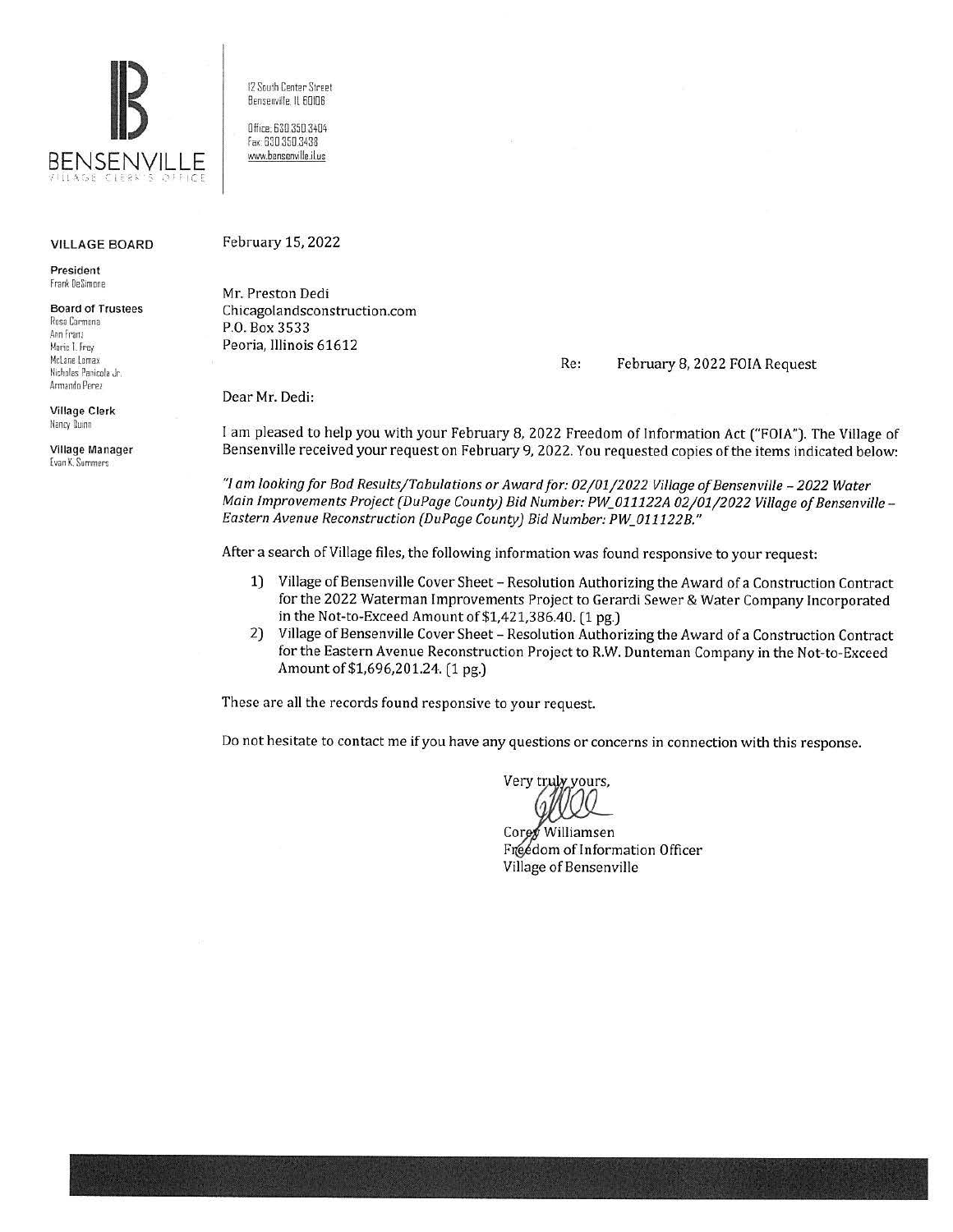**From: Sent: To: Subject:** 

Preston Dedi <dedi135712@gmail.com> Tuesday, February 8, 2022 6:30 PM FOIA Request Re-FOIA Bid Results

 $110^{12}$ 

CAUTION: This email originated from outside of the organization.

Good Morning,

My name is Preston Dedi and I work for Chicagolandconstruction.com I am looking for Bid Results/Tabulations or Award for:

02/01/2022 Village of Bensenville - 2022 Water Main Improvements Project (DuPage County)

Bid Number: PW\_011122A

02/01/2022 Village of Bensenville - Eastern Avenue Reconstruction (DuPage County)

Bid Number: PW 011122B

This information is being requested for Commercial purposes. *If* you would please have these results emailed to me I would appreciate it very much. Email: dedi135712@gmail.com Thank you for your time.

Preston Dedi

Chicaqolandconstruction. com P.O. Box 3533 Peoria, IL 61612

Roc. 2/9/22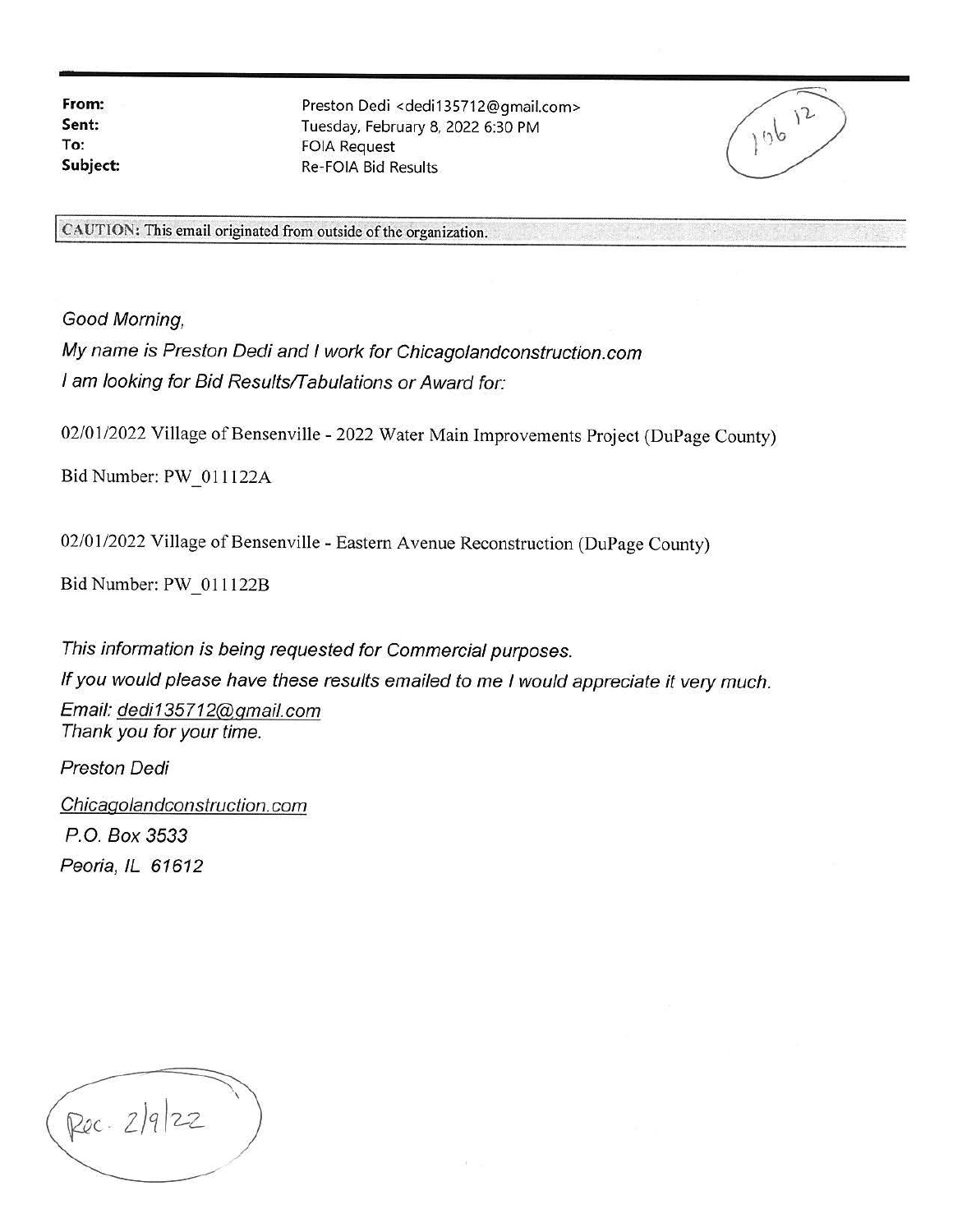February 15, 2022

| TYPE:               | <b>SUBMITTED BY:</b>                                                                                                                                | <b>DEPARTMENT:</b>                                      | DATE:             |
|---------------------|-----------------------------------------------------------------------------------------------------------------------------------------------------|---------------------------------------------------------|-------------------|
| Resolution          | Jeff Maczko                                                                                                                                         | <b>Public Works</b>                                     | February 15, 2022 |
| <b>DESCRIPTION:</b> |                                                                                                                                                     |                                                         |                   |
|                     | Consideration of a Resolution Authorizing the Award of a Construction Contract for the 2022 Watermain Improvements Project to Gerardi Sewer & Water |                                                         |                   |
|                     | Company Incorporated in the Not-to-Exceed Amount of \$1,421,386.40                                                                                  |                                                         |                   |
|                     |                                                                                                                                                     |                                                         |                   |
|                     |                                                                                                                                                     | <b>SUPPORTS THE FOLLOWING APPLICABLE VILLAGE GOALS:</b> |                   |
|                     | <b>Financially Sound Village</b>                                                                                                                    | <b>Enrich the lives of Residents</b>                    |                   |
| X                   | <b>Quality Customer Oriented Services</b>                                                                                                           | Major Business/Corporate Center                         |                   |
| X                   | Safe and Beautiful Village                                                                                                                          | <b>Vibrant Major Corridors</b>                          |                   |

# **COMMITTEE ACTION:** DATE: **DATE: COMMITTEE ACTION: DATE: Committee of the Whole**

# **BACKGROUND:**

In recent years, as the Village has adopted a complete street policy, Village staff has focused on improving the infrastructure as a whole for any street project. This includes, but is not limited to pavement, C&G, sidewalk, underground utilities, aesthetics, bicycle accommodations, etc. Based on the age of the watermain (1960s) and the maintenance history, Village staff has identified portions of Medinah Street, Brookwood Street, and Glendale Street as candidates for watermain replacement. The project limits are along these 3 streets are from Marshall Road on the west and Eastview Avenue on the East. The watermain in the proposed project area is original to its 1960s installation and is nearing the end of its useful life cycle. Furthermore, the latest Pavement Condition Index study indicates the average PCI of these roadways averages between forty (40) to fifty (50). Tackling the watermain replacement on these roadways in conjunction with the pavement rehabilitation assures our new roadway will completely serve the residents for years to come.

# **KEY ISSUES:**

Bids were received on Tuesday February 1, 2022 for the project. Ten (10) contractors submitted bids for this project. Gerardi Sewer & Water Company submitted the lowest responsible bid. A summary of the results is included below.

| Contractor                            | <b>Bid Amount</b> | Rank           |
|---------------------------------------|-------------------|----------------|
| Gerardi Sewer & Water Company         | \$1,421,386.40    |                |
| <b>Bolder Contractors</b>             | \$1,516,988.31    | $\overline{2}$ |
| Holiday Sewer & Water<br>Construction | \$1,550,000.00    | 3              |
| Martam Construction                   | \$1,556,231.00    | 4              |
| Di Meo Brothers                       | \$1,647,157.00    | 5              |
| John Neri Construction                | \$1,697,775.85    | 6              |
| Mauro Sewer Construction              | \$1,716,198.00    |                |
| Copenhaver Construction               | \$1,747,425.36    | 8              |
| <b>Swallow Construction</b>           | \$1,786,672.17    | 9              |
| Cerniglia Company                     | \$1,839,619.00    | 10             |
| <b>Engineer's Estimate</b>            | \$1,461,674.00    | N/A            |

# **ALTERNATIVES:**

Discretion of the Committee of the Whole.

#### **RECOMMENDATION:**

Staff recommends award of a construction contract for the 2022 Watermain Improvements Project to Gerardi Sewer & Water Company Incorporated in the not-to-exceed amount of S1 ,421,386.40.

#### **BUDGET IMPACT:**

In FY-2022, a total of S1 ,515,150 is budgeted for this project in utility fund account #51080860-596000.

#### **ACTION REQUIRED:**

Approval of a Resolution authorizing the award of a construction contract for the 2022 Watermain Improvements Project to Gerardi Sewer & Water Company Incorporated in the not-to-exceed amount of \$1,421,386.40.

ATTACHMENTS; OescrlJ!tion !!J!load Date IY.P£